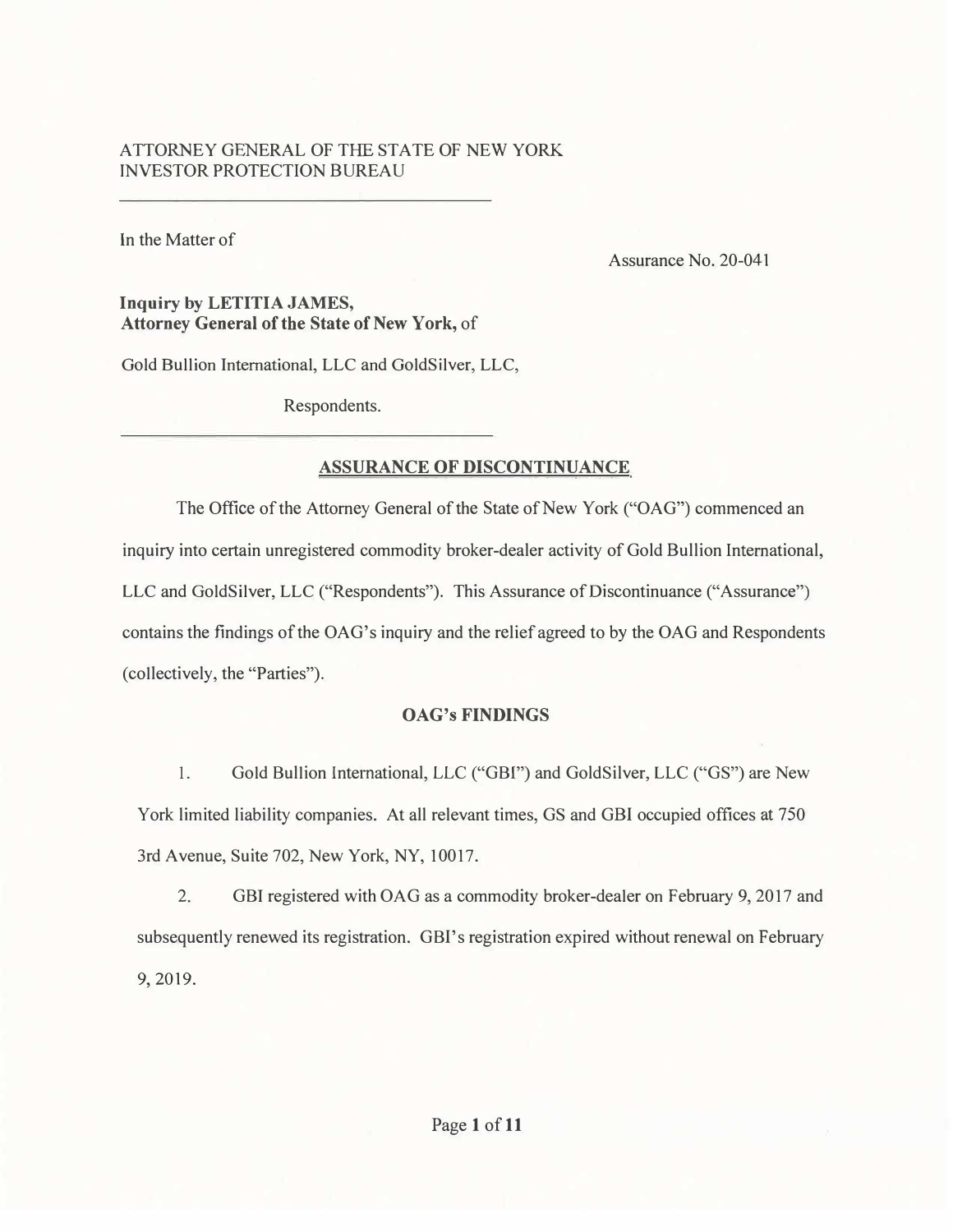3. GS registered with OAG as a commodity broker-dealer on April 14, 2017 and subsequently renewed its registration. GS' registration expired without renewal on April 14, 2019.

4. GBI and GS submitted new commodity broker-dealer registration applications on or about June 12, 2019.

5. Upon inquiry by OAG, Respondents voluntarily reported that between February 10, 2019 and June 12, 2019 for GBI and between April 15, 2019 and June 12, 2019 for GS ( collectively the "Time Period") they bought and sold commodities on behalf of others.

6. OAG finds that Respondents' conduct during the Time Period constituted commodity broker-dealer activity within the meaning of General Business Law ("GBL") Section 359-e(14)(a)(iii).

7. GBL § 359-e(14) along with New York Codes, Rules and Regulations, Title 13, Part 13 ("13 NYCRR 13") require that commodity broker-dealers file and timely renew registration statements.

8. OAG finds that Respondents violated the registration requirements of GBL § 359 e(14) and 13 NYCRR 13 during the Time Period.

9. Respondents admit the OAG's Findings, paragraphs (1)-(5) above. Respondents neither admit nor deny OAG's Findings, paragraphs (6)-(8) above.

10. The OAG finds the relief and agreements contained in this Assurance appropriate and in the public interest. THEREFORE, the OAG is willing to accept this Assurance pursuant to Executive Law *§* 63(15), in lieu of commencing a statutory proceeding for violations of GBL § 359-e(14) and 13 NYCRR 13 based on the conduct described above during the Time Period.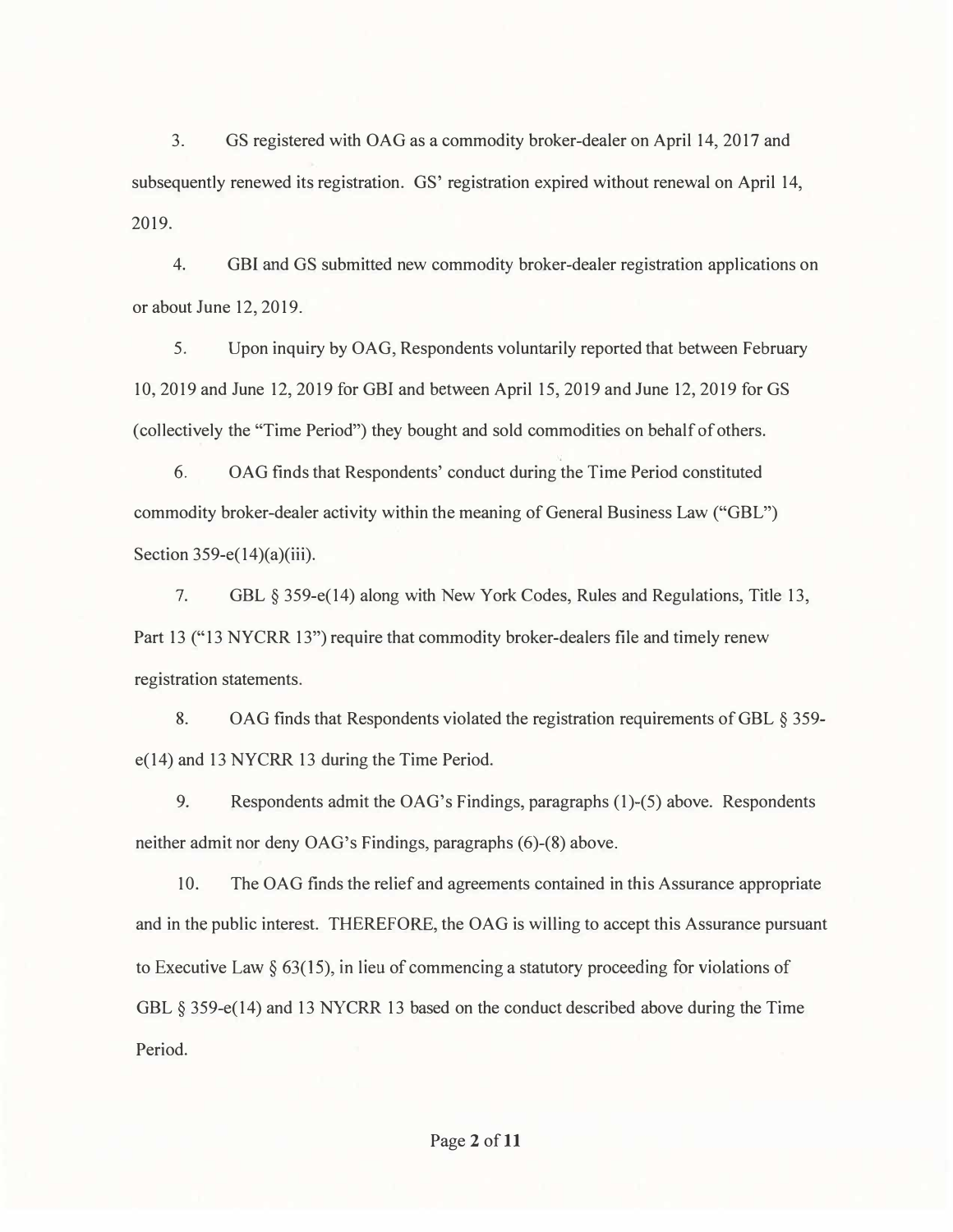IT IS HEREBY UNDERSTOOD AND AGREED, by and between the Parties:

#### **RELIEF**

11. General Injunction: Respondents shall not engage, or attempt to engage, in conduct in violation of any New York State commodity broker-dealer registration laws, rules or regulations, including but not limited to GBL  $\S 359-e(14)$  and 13 NYCRR 13, and expressly agrees and acknowledges that any such conduct would be a violation of the Assurance, and that the OAG thereafter may commence the civil action or proceeding contemplated in paragraph 10, *supra,* in addition to any other appropriate investigation, action, or proceeding.

#### 12.Programmatic Relief:

- a. Respondents shall implement written policies and procedures that will ensure timely registration with New York State.
- b. Acceptance of this Assurance by the OAG is not an approval or endorsement by OAG of any of Respondents' policies, practices or procedures, and the Respondents shall make no representation to the contrary.
- c. Respondents expressly agree and acknowledge that a default in the performance of any obligation under this paragraph is a violation of the Assurance, and that the OAG thereafter may commence the civil action or proceeding contemplated in paragraph 10, *supra,* in addition to any other appropriate investigation, action, or proceeding, and that evidence that the Assurance has been violated shall constitute prima facie proof of the statutory violations described in paragraph 8 above, pursuant to Executive Law  $\S$  63(15).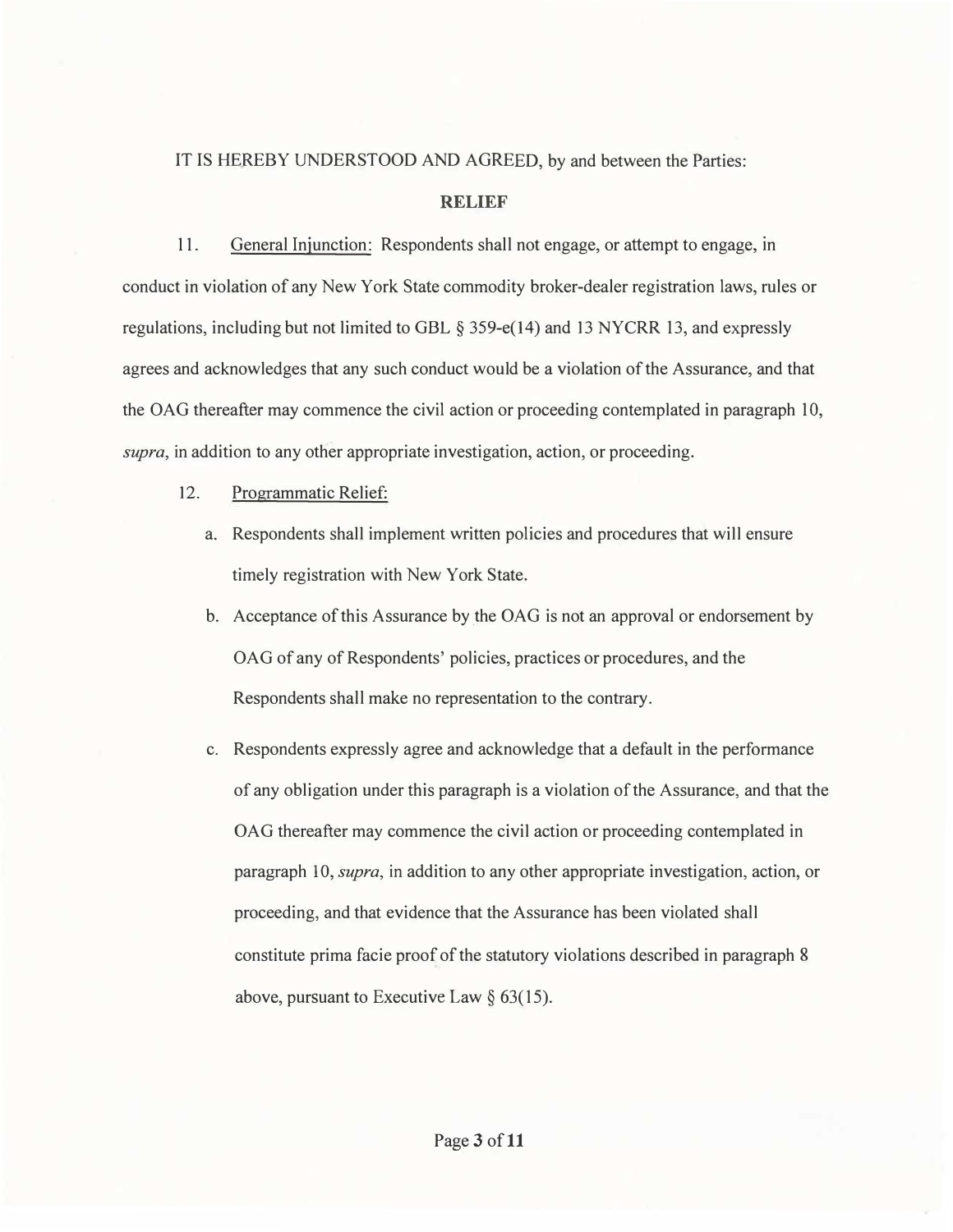13. Monetary Relief Amount: Respondents shall pay to the State of New York one '

hundred thousand dollars (\$100,000) (the "Monetary Relief Amount"). Payment of the Monetary Relief Amount shall be made in full within 30 days of the execution of this Assurance by the Parties. The Payment shall be made by wire transfer payable to the "State of New York" pursuant to wire instructions provided by OAG and shall reference Assurance No. 20-041.

#### **MISCELLANEOUS**

#### Subsequent Proceedings:

14. Respondents expressly agree and acknowledge that the OAG may initiate a subsequent investigation, civil action, or proceeding to enforce this Assurance, for violations of the Assurance, or if the Assurance is voided pursuant to paragraph 22, and agree and acknowledge that in such event:

- a. any statute of limitations or other time-related defenses are tolled from and after the effective date of this Assurance;
- b. the OAG may use statements, documents or other materials produced or provided by the Respondents prior to or after the effective date of this Assurance, except statements, documents or other materials produced or provided for settlement purposes and marked accordingly;
- c. any civil action or proceeding must be adjudicated by the courts of the State of New York, and Respondents irrevocably and unconditionally waive any objection based upon personal jurisdiction, inconvenient forum, or venue;
- d. evidence of a violation of this Assurance shall constitute prima facie proof of a violation of the statutory violations described in paragraph 8 above, pursuant to Executive Law  $\S$  63(15).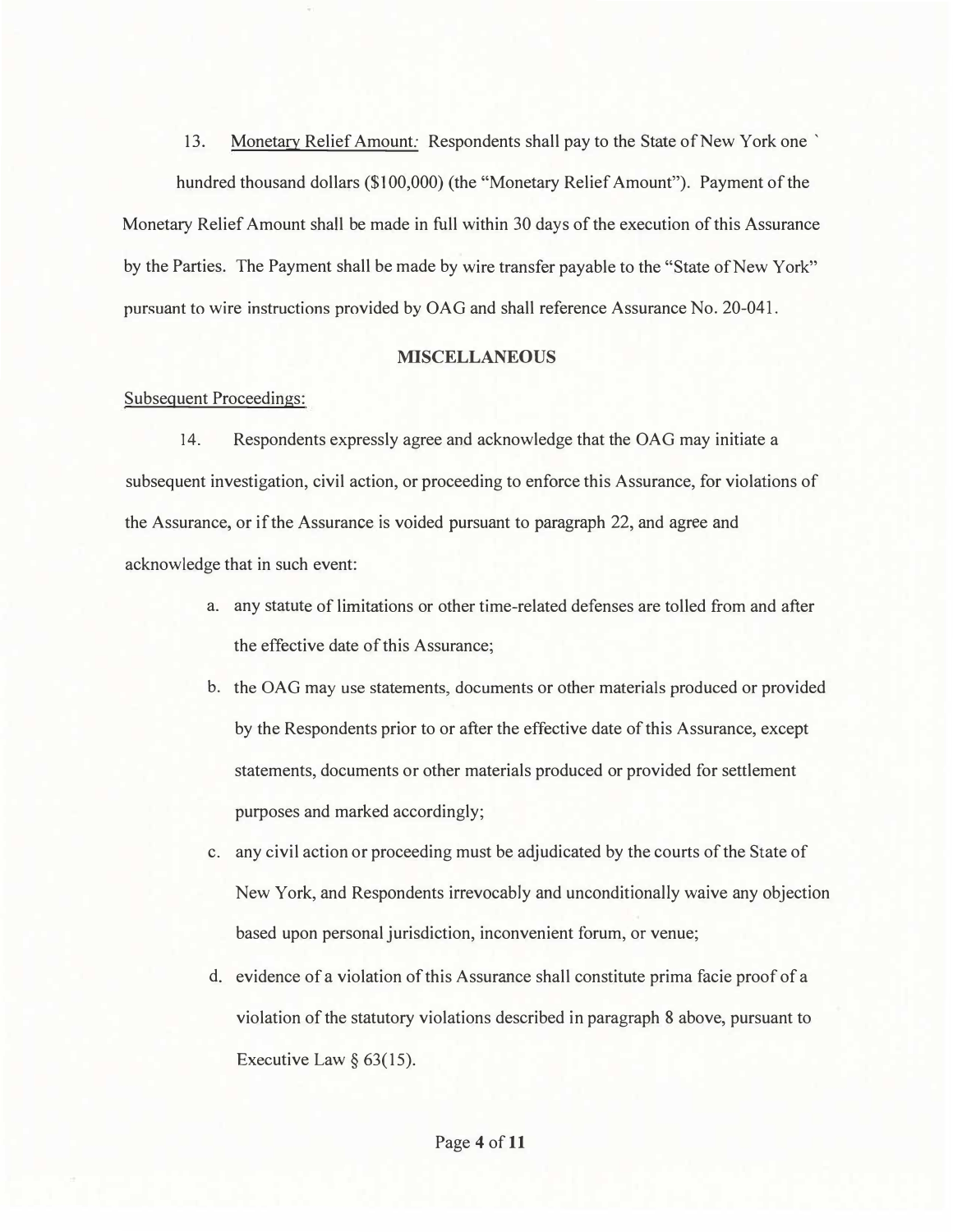15. If a court of competent jurisdiction determines that the Respondents have violated the Assurance, the Respondents shall pay to the OAG the reasonable cost, if any, of obtaining such determination and of enforcing this Assurance, including without limitation legal fees, expenses, and court costs.

#### Effects of Assurance:

16. This Assurance is not intended for use by any third party in any other proceeding.

17. All terms and conditions of this Assurance shall continue in full force and effect on any successor, assignee, or transferee of the Respondents. Respondents shall include in any such successor, assignment or transfer agreement a provision that binds the successor, assignee or transferee to the terms of the Assurance. No party may assign, delegate, or otherwise transfer any of its rights or obligations under this Assurance without the prior written consent of the OAG.

18. Nothing contained herein shall be construed as to deprive any person of any private right under the law.

19. Nothing in this Assurance is intended to form the basis for any disqualification from registration as a commodity broker-dealer, broker-dealer, investment adviser, or issuer under the laws, rules or regulations of the State of New York; the laws of any other state, the District of Columbia, Puerto Rico, or the U.S. Virgin Islands; the rules or regulations of any commodities or securities regulator or self-regulatory organization; or under the federal commodities or securities laws.

20. Any failure by the OAG to insist upon the strict performance by Respondents of any of the provisions of this Assurance shall not be deemed a waiver of any of the provisions hereof, and the OAG, notwithstanding that failure, shall have the right thereafter to insist upon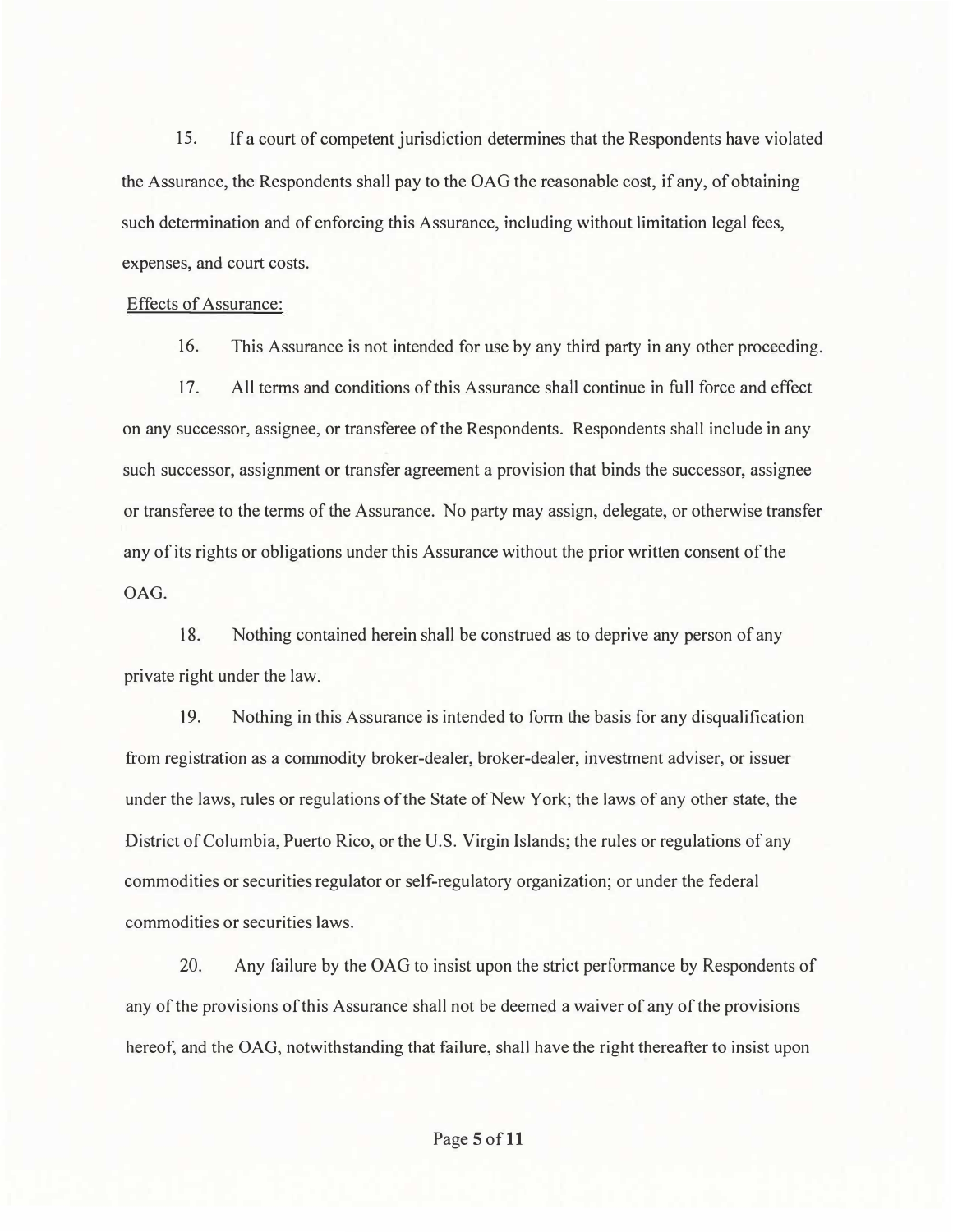the strict performance of any and all of the provisions of this Assurance to be performed by the Respondents.

Communications:

21. All notices, reports, requests, and other communications pursuant to this Assurance must reference Assurance No. 20-041, and shall be in writing and shall, unless expressly provided otherwise herein, be given by hand delivery; express courier; or electronic mail at an address designated in writing by the recipient, followed by postage prepaid mail, and shall be addressed as follows:

If to the Respondents, to:

Michael Loew General Counsel and Chief Compliance Officer Gold Bullion International, LLC 750 3rd A venue, Suite 702 New York, NY, 10017

, or in his absence, to the person holding the title of

General Counsel and/or Chief Compliance Officer

If to the OAG, to:

Kenneth J. Haim Registration Section Director Assistant Attorney General **Investor Protection Bureau** 28 Liberty St., 21<sup>st</sup> Floor New York, NY 10005

, or in his absence, to the person holding the title of

Chief, Investor Protection Bureau.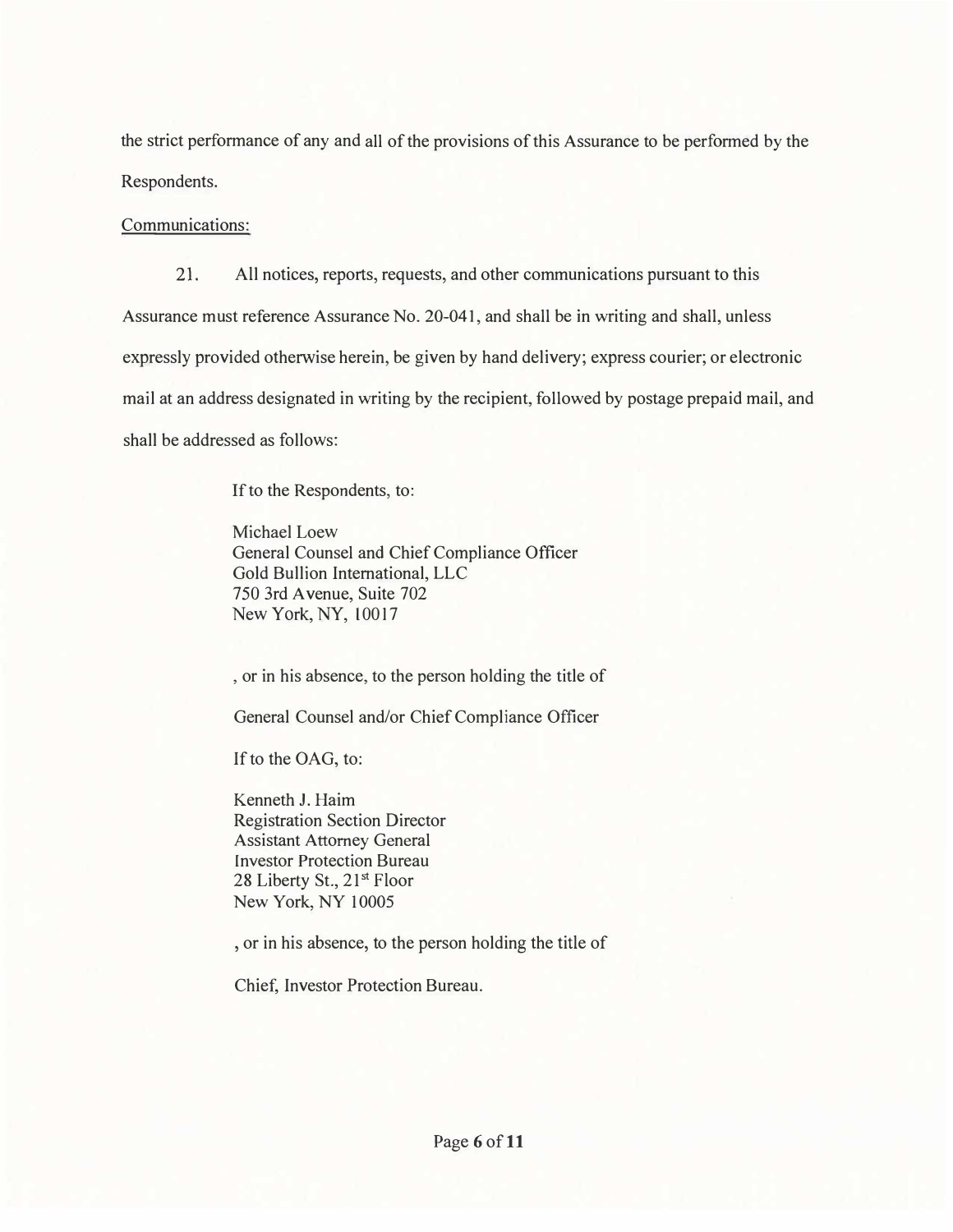#### Representations and Warranties:

22. The OAG has agreed to the terms of this Assurance based on, among other things, the representations made to the OAG by the Respondents and their counsel and the OAG's own factual inquiry as set forth paragraphs (1)-(8) above. The Respondents represent and warrant that neither they nor their counsel have made any material representations to the OAG that are inaccurate or misleading. If any material representations by Respondents or their counsel are later found to be inaccurate or misleading, this Assurance is voidable by the OAG in its sole discretion.

23. No representation, inducement, promise, understanding, condition, or warranty not set forth in this Assurance has been made to or relied upon by the Respondents in agreeing to this Assurance.

24. The Respondents represent and warrant, through the signatures below, that the terms and conditions of this Assurance are duly approved. GBI further represents and warrants that GBI, by Marc C. Scher, as the signatory to this Assurance, is a duly authorized officer acting at the direction of the Board of Managers of GBI. GS further represents and warrants that GS, by Marc. C. Scher, as the signatory to this Assurance, is a duly authorized officer acting at the direction of the sole member of GS.

### General Principles:

25. Unless a term limit for compliance is otherwise specified within this Assurance, the Respondents' obligations under this Assurance are enduring. Nothing in this Assurance shall relieve Respondents of other obligations imposed by any applicable state or federal law or regulation or other applicable law.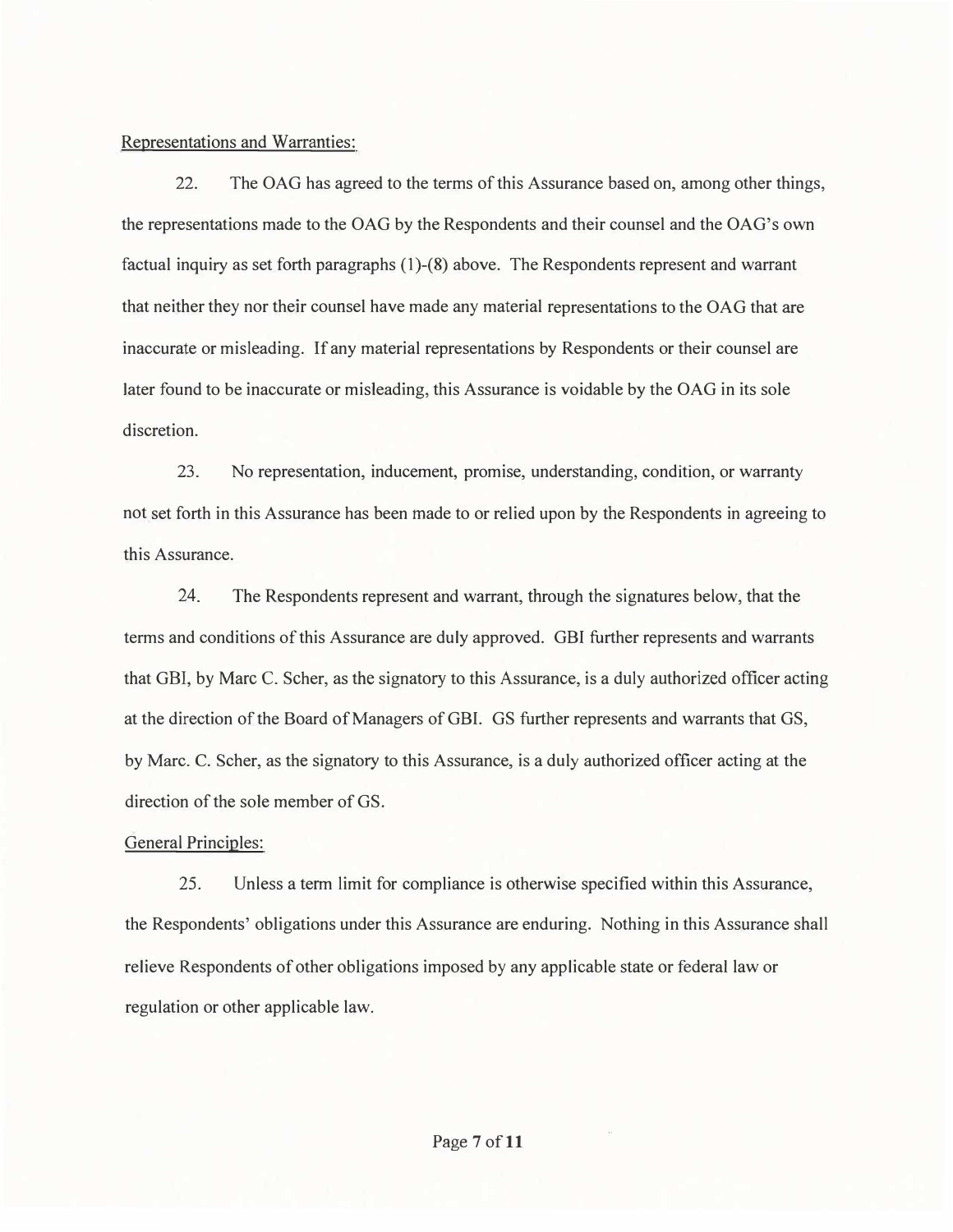26. Respondents agree not to take any action or to make or permit to be made any public statement denying, directly or indirectly, any finding in the Assurance or creating the impression that the Assurance is without legal or factual basis.

27. Nothing contained herein shall be construed to limit the remedies available to the OAG in the event that the Respondents, or either of them, violate the Assurance after its effective date.

28. This Assurance may not be amended except by an instrument in writing signed on behalf of the Parties.

29. In the event that any one or more of the provisions contained in this Assurance shall for any reason be held to be invalid, illegal, or unenforceable in any respect, in the sole discretion of the OAG, such invalidity, illegality, or unenforceability shall not affect any other provision of this Assurance.

30. Respondents acknowledge that they have entered this Assurance freely and voluntarily and upon due deliberation with the advice of counsel.

31. This Assurance shall be governed by the laws of the State of New York without regard to any conflict of laws principles.

32. The Assurance and all its terms shall be construed as if mutually drafted with no presumption of any type against any party that may be found to have been the drafter.

33. This Assurance may be executed in multiple counterparts by the parties hereto. All counterparts so executed shall constitute one agreement binding upon all parties, notwithstanding that all parties are not signatories to the original or the same counterpart. Each counterpart shall be deemed an original to this Assurance, all of which shall constitute one agreement to be valid as of the effective date of this Assurance. For purposes of this Assurance,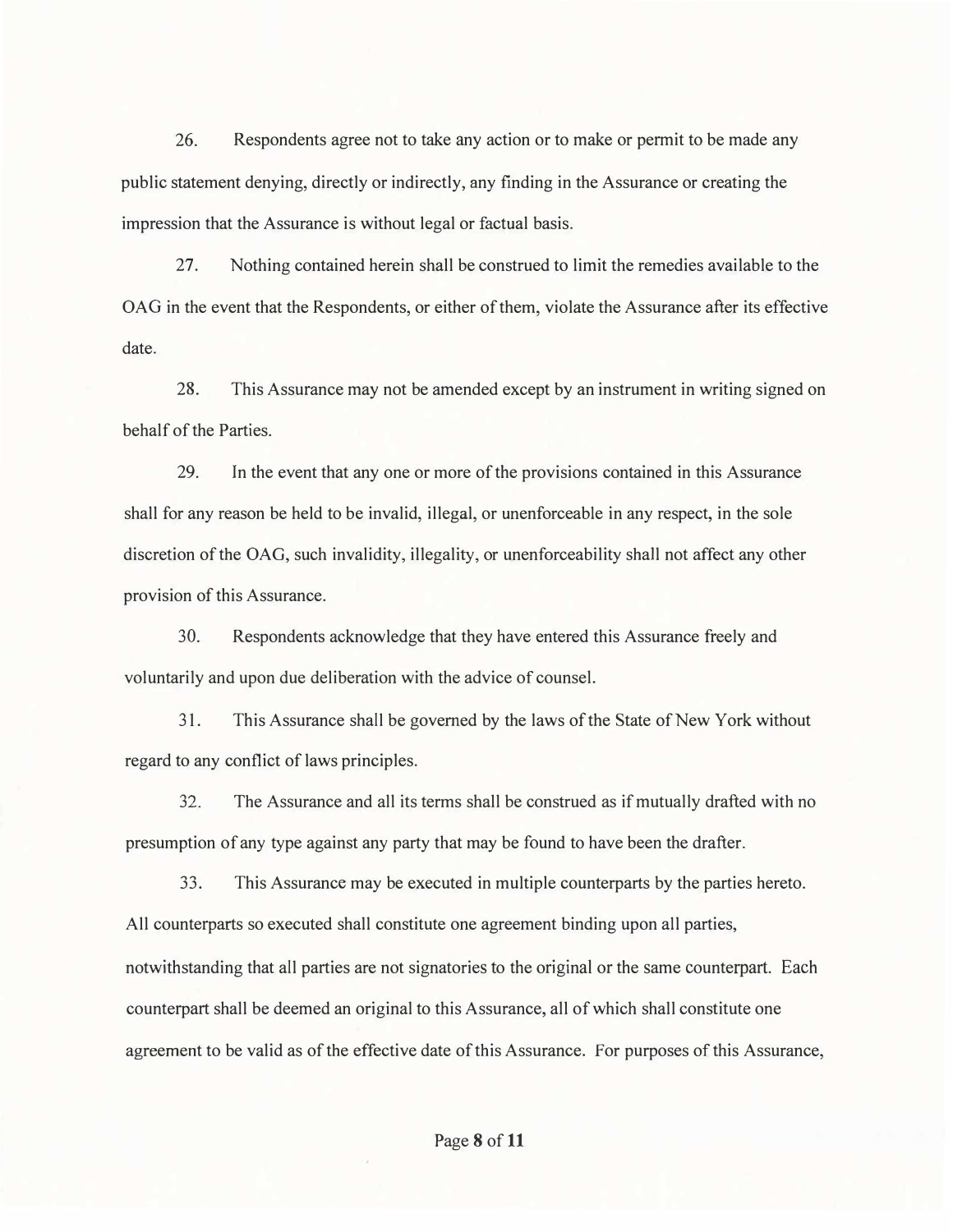copies of signatures shall be treated the same as originals. Documents executed, scanned and . transmitted electronically and electronic signatures shall be deemed original signatures for purposes of this Assurance and all matters related thereto, with such scanned and electronic signatures having the same legal effect as original signatures.

34. The effective date of this Assurance shall be May 29, 2020.

LETITIA JAMES Attorney General of the State of New York 28 Liberty Street New York, NY 10005

By:

Kenneth Of Haim

Kenneth J. Haim, Esq. Registration Section Director Assistant Attorney General Investor Protection Bureau

Date: July 2, 2020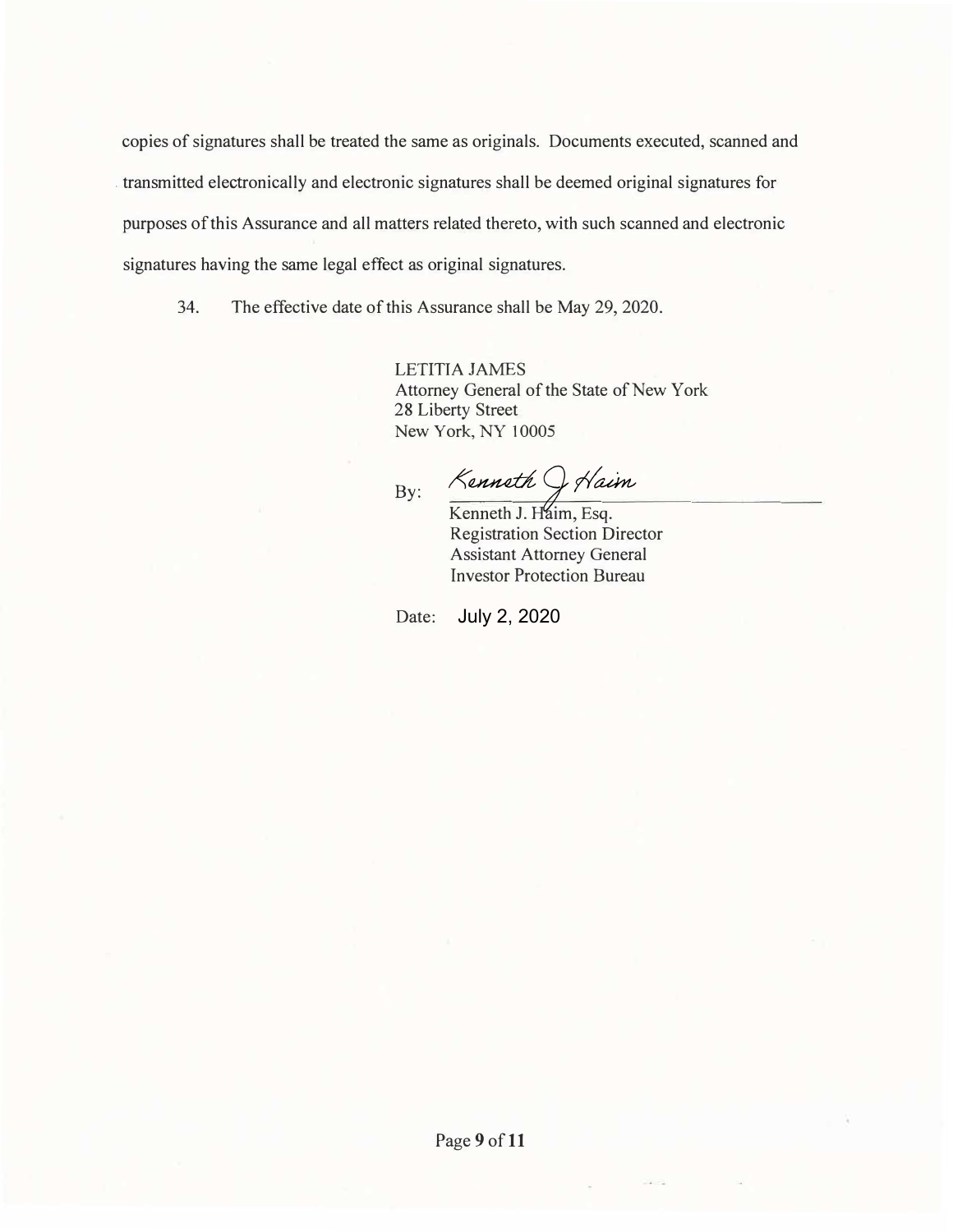# GOLD BULLION INTERNATIONAL, LLC

By: Marc C Scher

Marc C. Scher President

STATE OF  $N(N \mid N)$  ss.: COUNTY OF  $\frac{\int \inf_{\Theta} ||f| \, d\theta}{\int_{\Theta} ||f| \, d\theta}$  ss.:

On the  $\frac{\partial^2 u}{\partial x^2}$  day of  $\frac{\partial^2 u}{\partial x^2}$  in the year  $\frac{\partial^2 u}{\partial x^2}$  before me personally came Marce C. Scher to me known, who, bethe by me duly sworn, did depose and say that he resides in New York, New York; that he is the President of Gold Bullion International, LLC, the corporation described in and which executed the above instrument; that he know the seal of said corporation; that the seal affixed to said instrument is such corporate seal; that it was so affixed by authority of the board of managers of said corporation, and that he signed his name thereto by like authority

Sworn to before me this

day of , 2020

hester County) Weste **NOTAR** 

**MICHAEL LOEW**  Notary Public • State of New York **NO. 02L06217352**  Qualified in New York County<br>My Commission Expires 21